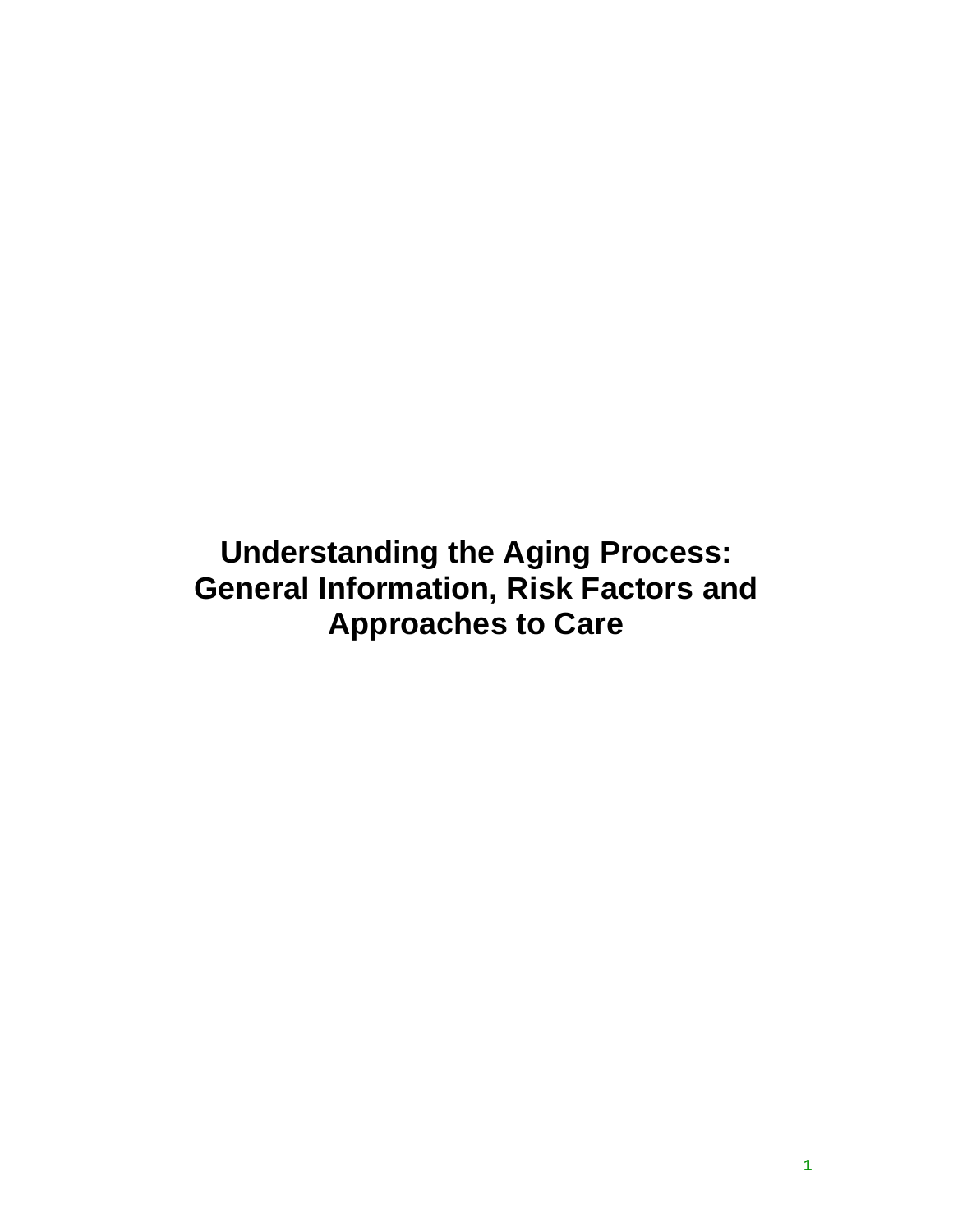## **Understanding the Aging Process**

In 2004, the life expectancy for the United States population reached a record high of 77.8 years, up from 75.4 years in 1990<sup>1</sup>. Over the  $20^{th}$  century, the older population grew from three million to 35 million. The oldest-old population (those aged 85 and over) grew from just over 100,000 in 1900 to 4.2 million in 2000. The U.S. Census Bureau projects that the population aged 85 and over could grow from 4.2 million in 2000 to nearly 21 million by  $2050^2$ .

The increase in the aging population brings challenges to members of society—including government, families, businesses, health care providers and others—as to how to meet the needs of this elderly population. These needs are related to those associated with chronic disease as well as those related to the normal aging process.

Chronic disease is a long-term illness that is rarely cured. A significant number of the elderly population experience a chronic illness, with the most common being heart disease, cancer, stroke, and diabetes. These diseases may contribute to a decline in the individual's ability to function and perform everyday activities.

Physical changes may also occur over time as part of the normal aging process. These changes may include hearing loss, a decrease in visual acuity and sense of smell and taste, drier and thinner and more fragile skin, instability with balance and difficulty walking, and cognitive changes that may cause confusion and behavior problems.

Changes in the environment and/or changes in routines may also contribute to physical and mental changes in the elderly. Identifying these changes may help you understand the risks and assist you in making good healthcare decisions.

Even though *The Pines at Davidson* is committed to protecting the physical, mental, and emotional well-being of all its residents, there are some risks such as the risk of falling that are unavoidable due to the residents' chronic disease process and/or normal aging process. It is important to remember that the same risks the resident may have had at home continue to be risks in the nursing facility. The nursing facility may place systems or processes in place to *minimize* these risks, however, they cannot totally prevent them.

 $\overline{a}$ 

<sup>&</sup>lt;sup>1</sup> *Trends in Aging 2006*, U.S Department of Health and Human Services, Centers for Disease Control and Prevention, National Center for Health Statistics, page 7.

<sup>&</sup>lt;sup>2</sup> Older Americans 2004: Key Indicators of Well-Being, Federal Interagency Forum on Aging Related Statistics, Indicator 1, Number of Older Americans.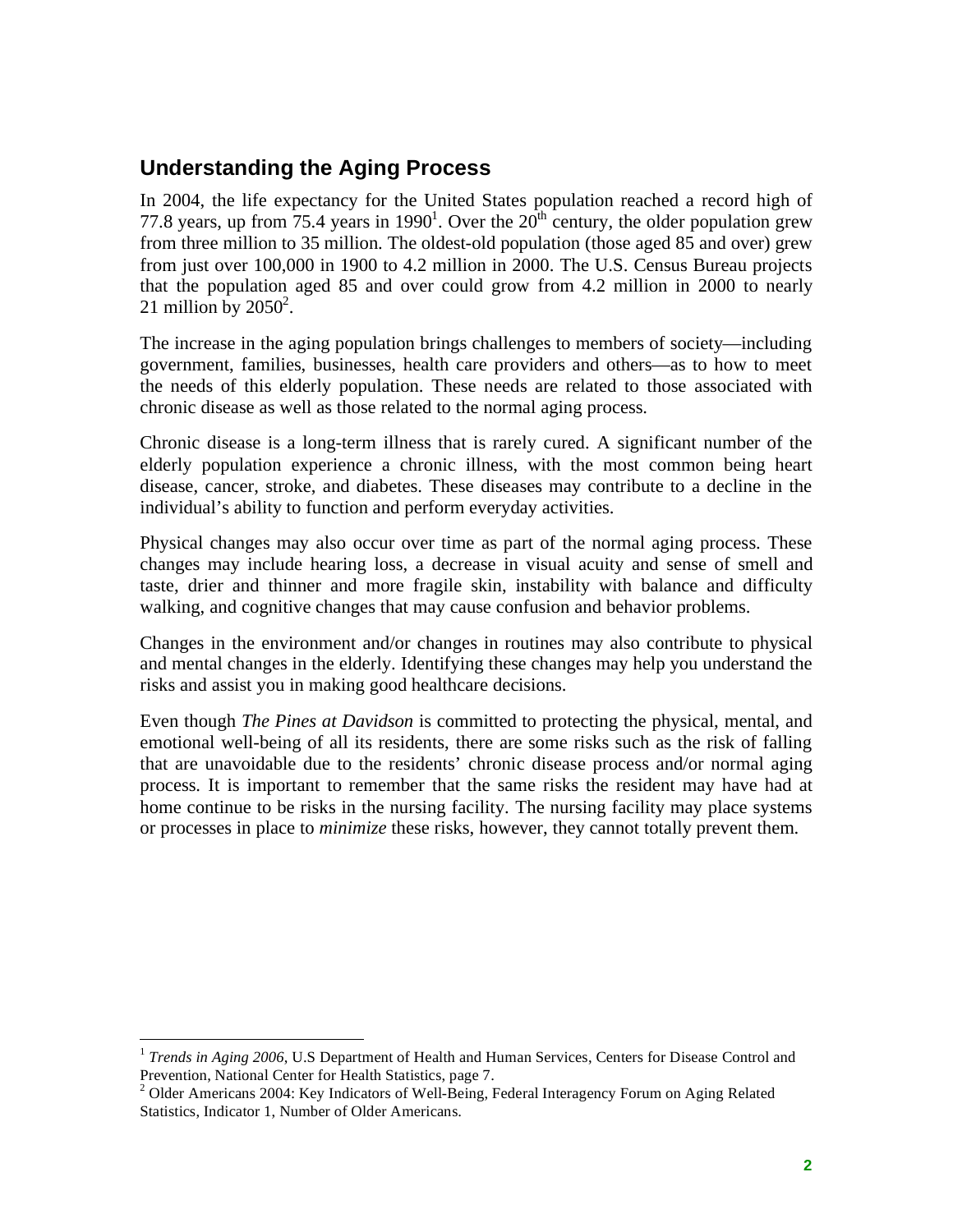# **Skin Tears, Bruising and Ulcers**

### *General Information*

- As people age, their skin becomes thinner, less elastic, drier, and finely wrinkled. This contributes to the skin becoming more easily torn and bruised
- $\blacksquare$  The number of nerve endings in the skin decreases causing changes in sensations to heat, cold, and pain. A decrease in sweat glands and blood vessels contributes to decreased blood flow to the deeper layers of the skin, slowing the healing process
- Skin ulcers may result from the blockage of an artery due to the underlying circulatory disease associated with diabetes, diminished function of a vein, or unrelieved pressure causing damage to underlying skin (pressure sore)
- **The development of pressure sores may lie in the natural history of disease** progression. In the debilitated resident, a pressure sore may be a sign of physical decline and mortality just like signs of heart, lung, and kidney disease
- Sometimes pressure sores develop despite caregivers' preventative efforts<sup>2</sup>
- **Pressure sores that are stubborn and will not heal may indicate that the resident** has a terminal condition that could qualify the resident for Hospice care
- A resident may choose not to eat or drink, or refuse to get out of bed, or allow staff to turn or reposition him, increasing the likelihood for skin breakdown and pressure ulcer development
- Skin breakdown and the development of pressure sores may lead to infections that could result in death
- The nursing facility can attempt to implement an appropriate plan of care to minimize the probability of developing skin tears, bruises and pressure sores, but cannot prevent all such conditions from occurring.

## *Risk Factors*

- $\blacksquare$  Age
- **Pre-existing conditions such as diabetes, fractures, swelling, infections, cancer,** and kidney and circulatory diseases
- Increased mobility may cause bruises and skin tears
- Decreased food and fluid intake
- $\blacksquare$  Immobility, confinement to bed or wheelchair
- $\blacksquare$  Use of prosthetic devices
- Confusion or inappropriate behaviors
- Bowel and bladder incontinence
- **Pain**

 $\overline{a}$ 

<sup>&</sup>lt;sup>1</sup> Joseph A. Witowski and Lawrence Charles Parish: All pressure sores are neither curable nor preventable. Quest Commentary.

 $2^{2}$  Duncan S. Maclean, MD, CMD: Preventing and Managing Pressure Sores.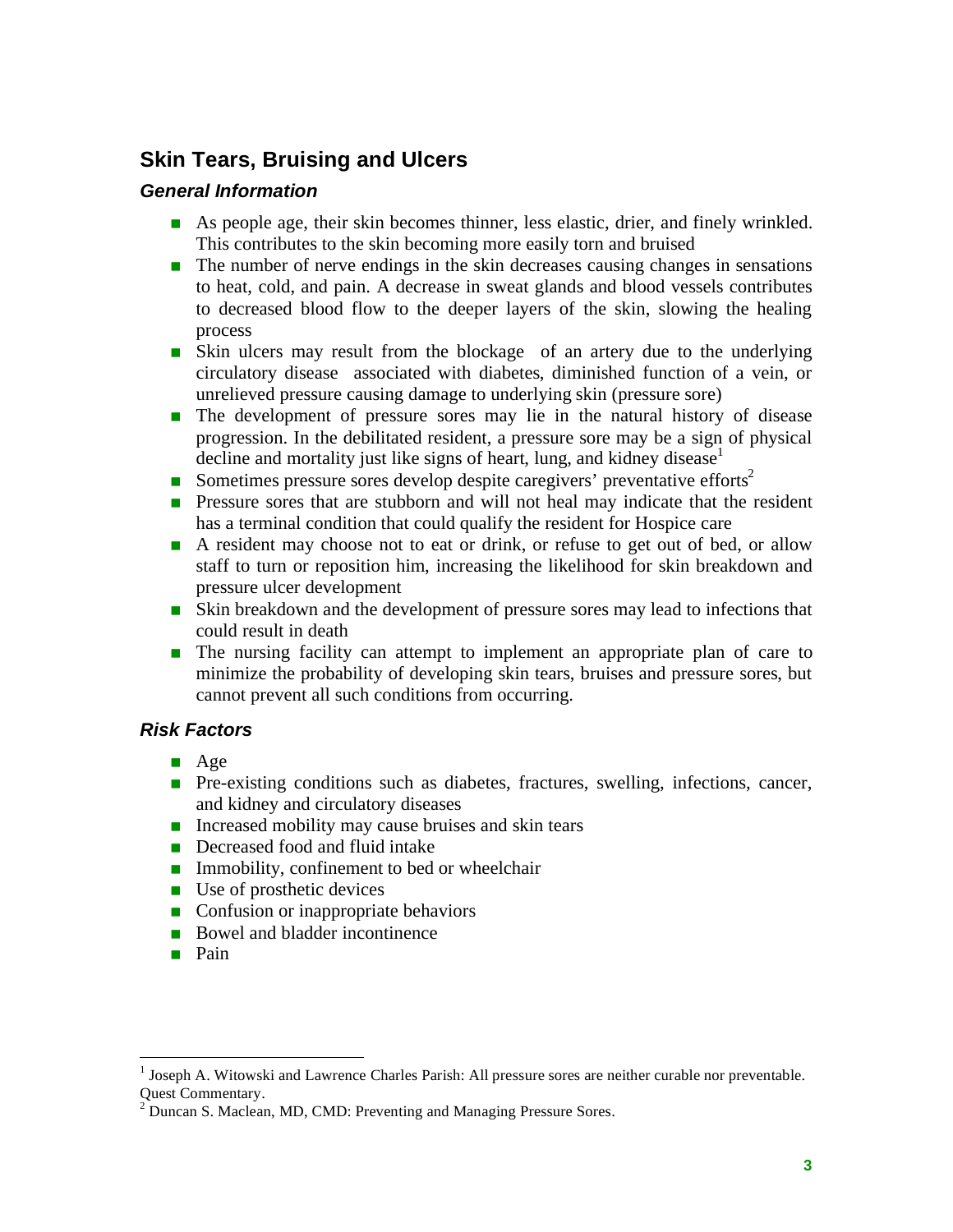### *Approaches to Care*

- The Pines nursing staff strives to meet the goal of preventing skin breakdown and the development of pressure sores by using a validated risk assessment tool (the Braden Scale), implementing a preventative program for residents identified at risk, and conducting frequent skin assessments on admission and weekly for all residents. This may proactively identify skin concerns and allow initiation of appropriate treatments.
- An individualized plan of care is developed, taking into consideration the resident's medical and cognitive history, disease progression, expectations, and willingness to follow the plan of care. Turning and/or repositioning is generally done more frequently for less mobile residents. This prevents prolonged pressure on any one spot. Bony areas such as tailbones, hips and ankle bones are at high risk and residents are positioned to minimize any significant weight or pressure on these areas.
- We strive to provide timely communication to residents and families regarding skin care and changes in skin integrity and treatment.
- We encourage the resident and family to participate in adhering to good skin care practices.
- **Monthly quality improvement monitoring tracks our pressure sore management.**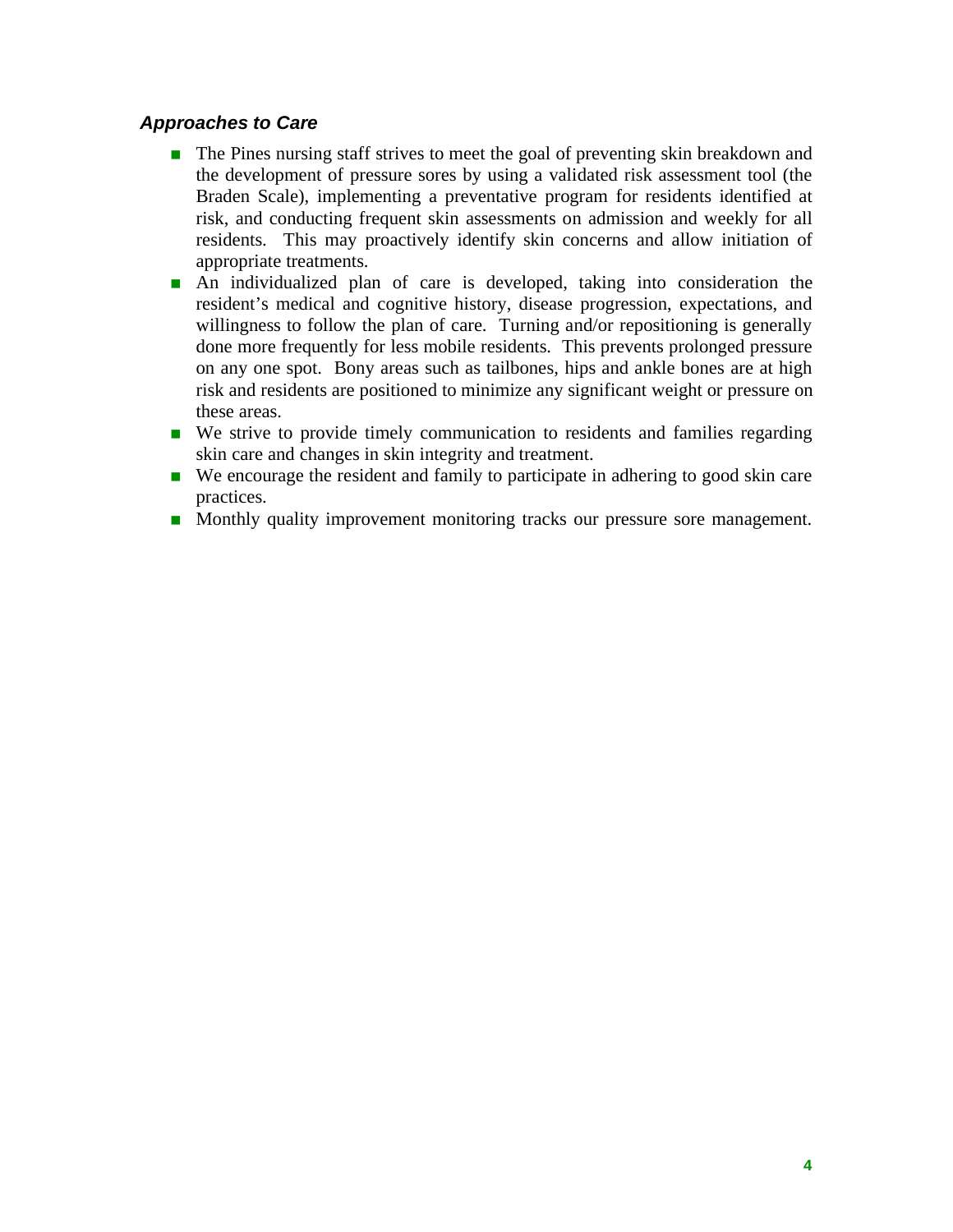# **Falls**

## *General Information*

- Sometimes restraints such as bedside rails or chair lap trays are used by nursing facilities to reduce the risk of falls. However, more than one-third of adults aged 65 years and older fall each year<sup>1</sup>
- In 2003, more than 1.8 million seniors aged 65 and older were treated in emergency departments for fall-related injuries, and more than 421,000 were hospitalized<sup>2</sup>
- **Falls** are one of the leading causes of death in seniors<sup>3</sup>
- As a person ages, bones may become less dense and more porous, causing weakness and increasing the possibility of fractures; cartilage that lines the joints tends to thin, increasing susceptibility to injury and pain as in arthritis; ligaments become less elastic and tend to tear more easily
- The use of side rails and restraints does not prevent all falls. A restrained resident may still suffer serious injury from a fall
- A resident's right to chose to not participate in care recommendations can contribute to a fall and subsequent injury (not call for assistance, refuse to follow safety tips, not use recommended assistive devices, etc.)
- **The nursing facility can attempt to implement interventions to minimize the** probability of falls, but cannot prevent all falls by residents.

## *Risk Factors*

- $\blacksquare$  Age
- Declining physical condition
- $\blacksquare$  History of falls
- Decreased vision
- **Depression**
- **Lower body weakness**
- $\blacksquare$  Problems with walking and balance
- **Pre-existing conditions (Parkinson's, cardiovascular disorders, bladder** dysfunction, osteoporosis, dementias, arthritis)
- $\blacksquare$  Medications (especially use of multiple medications or psychotropic medications)
- **Pain**
- Environmental hazards (poor lighting, loose rugs, slippery floor)

#### *Approaches to Care*

■ The Pines' efforts at reducing falls by residents are followed and its effectiveness of those efforts is monitored through the Quality Improvement Process.

 $\overline{a}$ 

<sup>&</sup>lt;sup>1</sup> The Center for Disease Control (CDC), Falls and Fractures Among Older Adults, (Hornbrook 1994; Halisdorff 2001).

 $^{2}$  CDC, 2005.

<sup>&</sup>lt;sup>3</sup> CDC, Injury Media Relations. Media Release. 11/16/2006.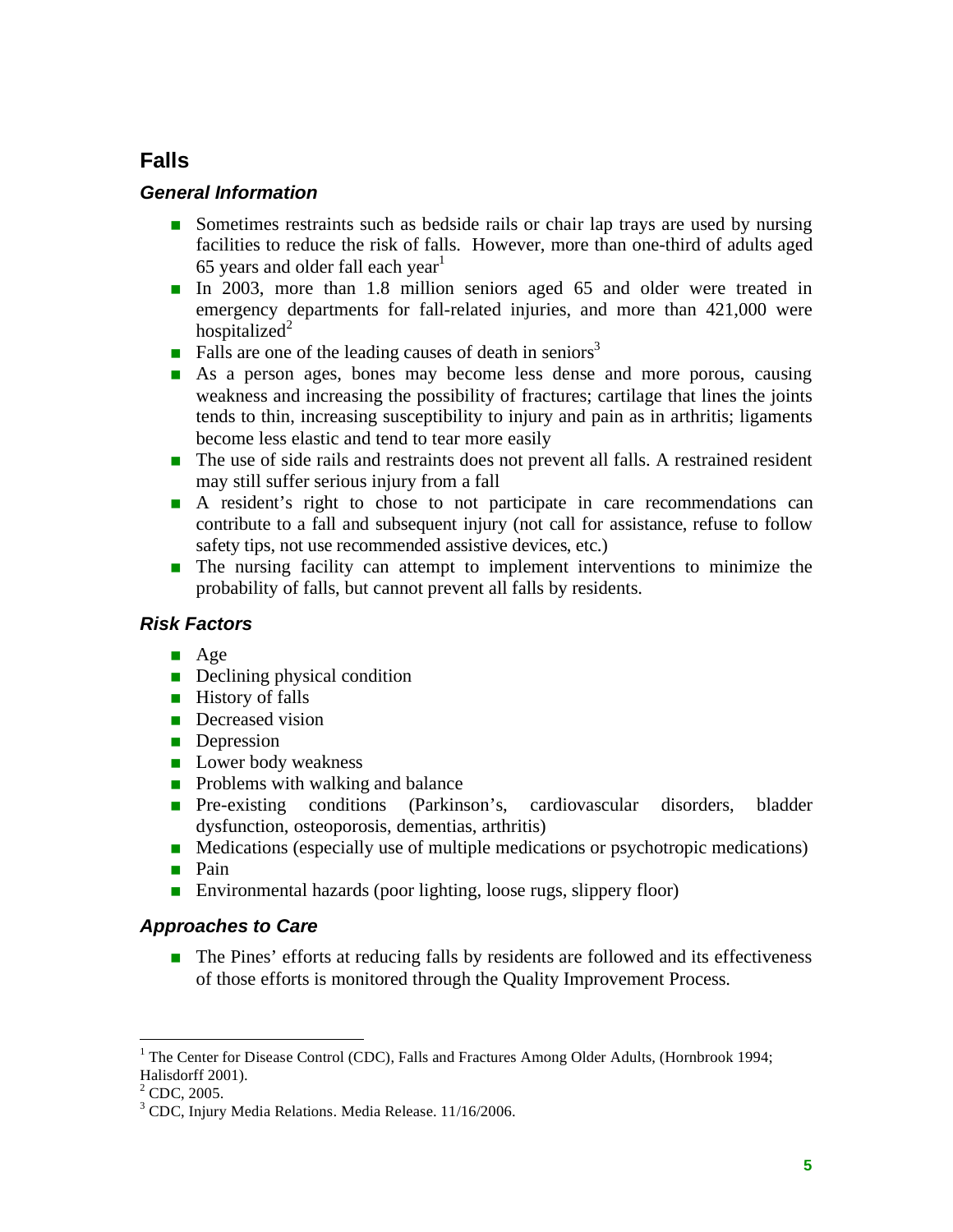- The Pines prepares an individualized plan of care taking into consideration the resident's medical and cognitive history, disease progression, fall risk factors, expectations, and willingness to follow the plan of care.
- We provide timely communication to the resident and family regarding mobility status, fall risk status, and planned interventions. Some interventions include bed, chair and personal alarms, frequent monitoring of at risk residents, scheduled toileting programs (a major reason residents try to get up independently is to get to the bathroom). The Pines may use minimally restrictive restraints such as gerichairs with tables and wheelchair "lapbuddy" cushions to remind residents not to try to get up alone.
- We offer programs that promote physical activity and increased physical stamina such as exercise programs, walking, and restorative care programs. Physical therapy assessments are used to access residents' current and potential abilities to maintain and/or maximize those abilities.
- **Provide information to the resident and family regarding fall reduction tips.**
- Encourage resident and family participation in fall reduction activities.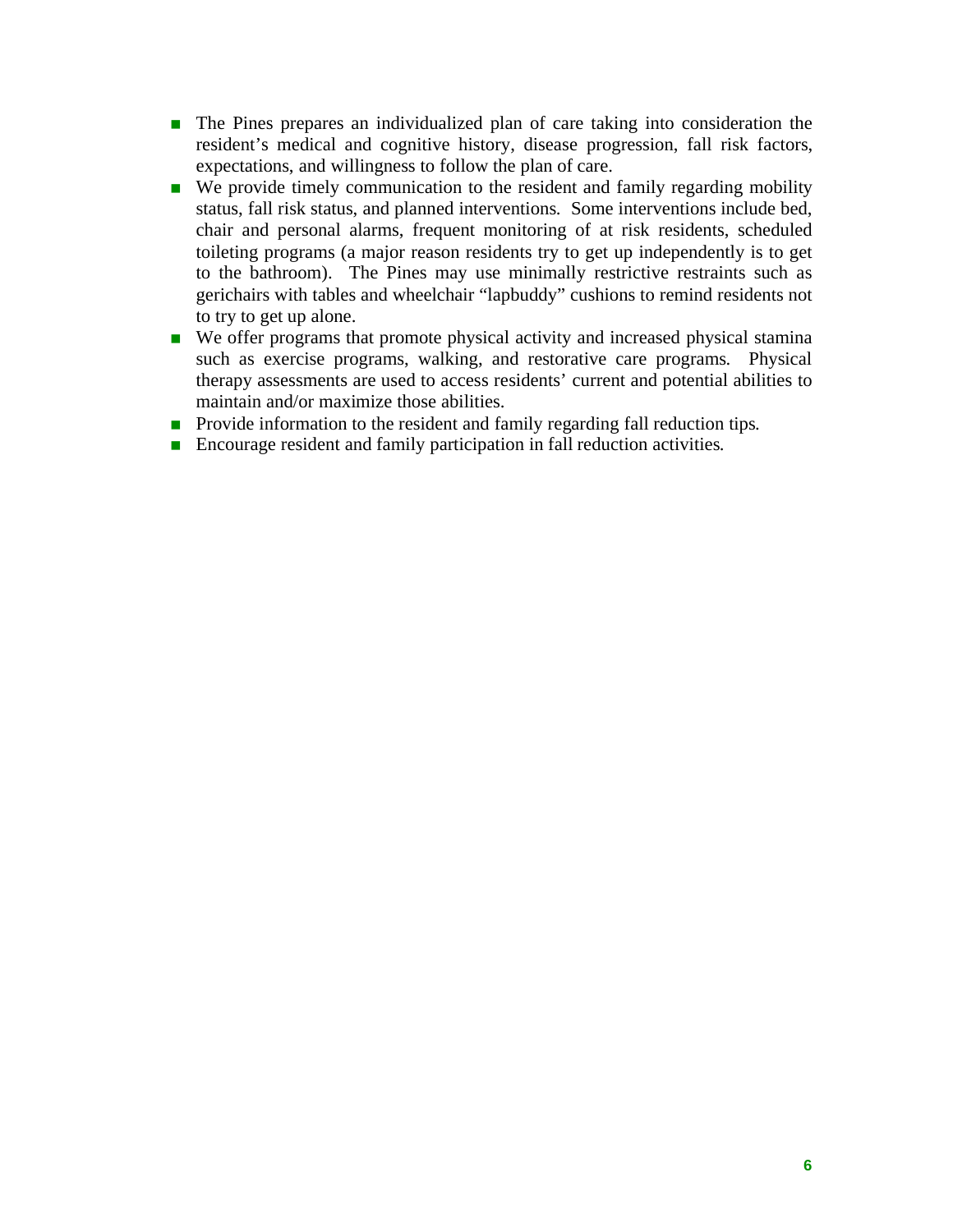# **Wandering/Elopement**

### *General Information*

- A person who wanders is at risk for "elopement" (that is, the act of leaving a safe area unsupervised and unnoticed and entering into harm's way)<sup>1</sup>
- **Elopement and wandering are behaviors usually associated with residents who** have an altered mental status affecting thinking, communication, remembering, and reasoning (dementia)
- Wandering behaviors can aslo occur in a person without cognitive issues and may be an indicator of an undetected medical problem such as a urinary tract infection
- A nursing facility can attempt to implement interventions to minimize the probability of elopement, but cannot prevent all elopements.

### *Risk Factors*

- **Age**
- History of wandering and/or elopement
- Confusion, disorientation
- **Pre-existing diseases that affect mental function (dementias, Alzheimer's disease)**
- **Pain**
- **Medication**

## *Approaches to Care*

- **The Pines multidisciplinary team develops an individualized plan of care taking** into consideration the resident's medical and cognitive history, disease progression, wandering and elopement risk factors, expectations, and willingness to follow the plan of care.
- We strive to meet the resident's needs through individualized exercise programs, medication reviews, environmental modifications, and communication.
- We provide staff and family educational with opportunities regarding the specialized needs of the cognitively impaired including activities, environmental modification, safety needs, and communication.
- **The Pines staff follows the facility's wandering and elopement prevention plan** and missing resident procedures. In addition, The Pines is preparing to start a new program called "Project Lifesaver," an electronic tracking system which may help minimize recovery time of any Health Center resident who is assessed to need such monitoring and who might wander away from the nursing unit.
- We monitor effectiveness of The Pines' approaches to caring for residents who wander through the nursing facility's Quality Improvement Process.

<sup>&</sup>lt;sup>1</sup> L. Moishita, Wandering Behavior in Alzheimer's Disease: Treatment and Long-Term Care Management, 157-176 (J.L. Cummings and BL Miller, eds.1990).